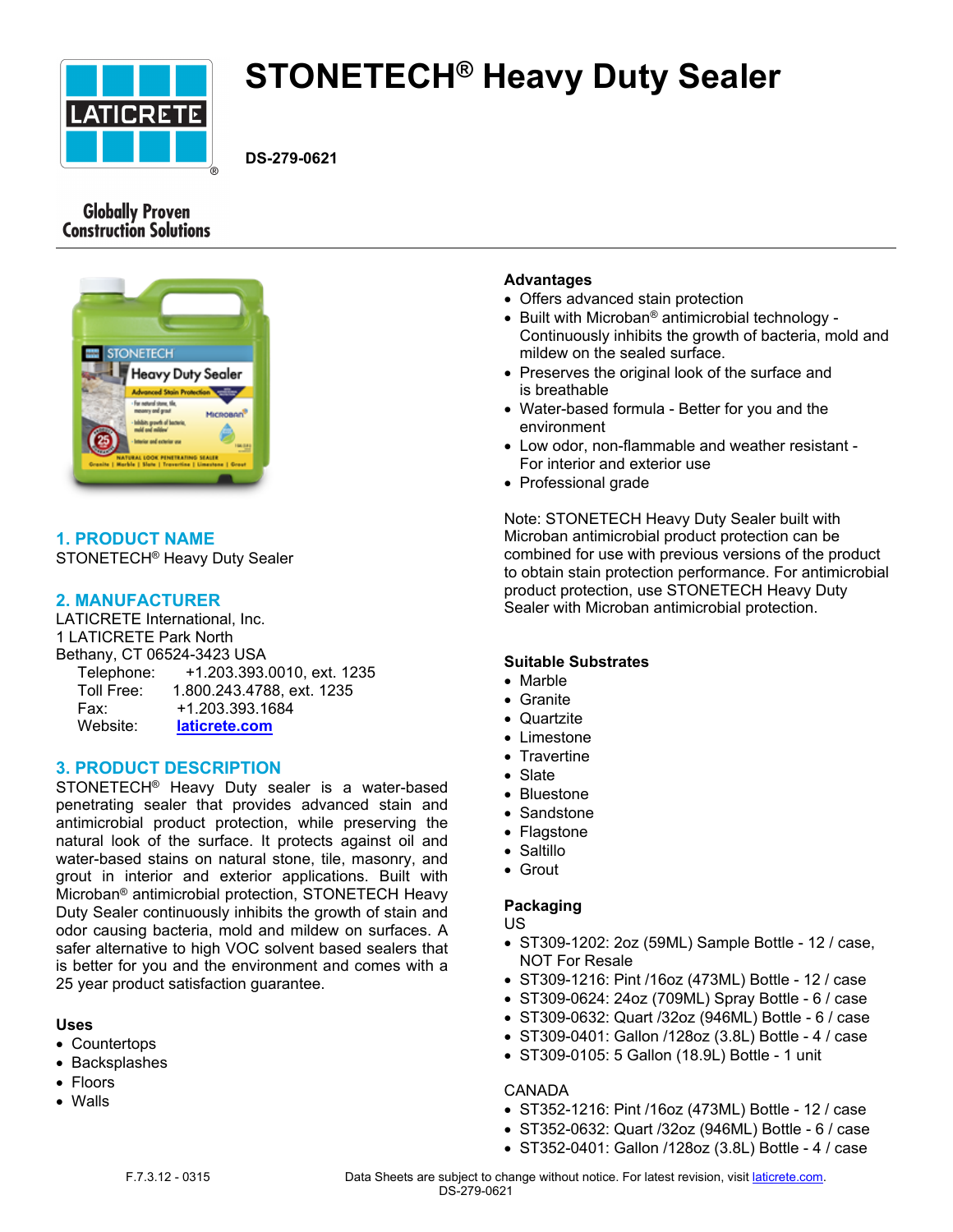ST352-0105: 5 Gallon (18.9L) Bottle - 1 unit

#### **Approximate Coverage**

- Up to 112 ft<sup>2</sup>/pint (10.4 m<sup>2</sup>/473 mL) / single coat
- Up to 225 ft<sup>2</sup>/quart  $(20.9m^2/946$  mL) / single coat
- Up to 900 ft<sup>2</sup>/gallon (83.6 m<sup>2</sup>/3.8 L) / single coat
- Up to 4500 ft<sup>2</sup>/ 5 gal (418 m<sup>2</sup>/ 18.9 L) / single coat

# **Shelf Life**

Factory sealed containers of this product are guaranteed to be of first quality for two (2) years if stored at temperatures >50°F (10°C) and <90°f (32°c).> **Cautions**

- Consult SDS for more safety information.
- Storage and Handling Instructions: Avoid prolonged exposure to vapors. Use in a well-ventilated area. Do not ingest. Avoid contact with eyes and skin. KEEP OUT OF THE REACH OF CHILDREN. Do not freeze or store above 100°F (38°C). Do not mix with other chemicals. Do not release to natural waterways.

# **4. TECHNICAL DATA**





# **MICROBAN**

# **VOC/LEED Product Information**

<400 g/L (excluding water) for EPA Purposes <120 g/L (including water) for LEED and U.S. State purposes (Low Solids Coating)

#### **Physical Properties**

| Form                    | Liquid     |
|-------------------------|------------|
| Color                   | Pale Amber |
| Odor                    | Mild       |
| ЭH                      | $9 - 11$   |
| <b>Specific Gravity</b> | 1.009      |

#### **Working Properties**

| <b>Full Cure</b>       | $24 - 72$ hours |
|------------------------|-----------------|
| <b>Surface Traffic</b> | 6-8 hours       |

Specifications subject to change without notification. Results shown are typical but reflect test procedures used. Actual field performance will depend on installation methods and site conditions.

# **5. INSTALLATION**

#### **Surface Preparation**

Read entire label before using. Use only as directed. Always test in a small inconspicuous area with a 24-hour cure time to determine ease of application and desired results. Allow new grout installations to cure for a minimum of 72 hours prior to application. May also be used as a pre-grout sealer. Make sure surface is clean and free of waxes and coatings. Sealer may be applied to damp surfaces one hour after standing water has been removed. Surface temperature should be between 50°F and 80°F (10°C and 27°C). Ensure that the area is well-ventilated during application and until the surface is dry. Keep children and pets out of the area until treated surface is dry.

# **Application**

- 1. Ensure cap is closed and sealed, and shake well before use.
- 2. Mask off surfaces not intended to be treated.
- 3. Liberally apply an even coat of STONETECH® Heavy Duty Sealer using a paint pad, roller, brush or lowpressure sprayer.
- 4. Allow sealer to penetrate the surface for 10-15 minutes. During this time, keep the surface wet with sealer, adding more sealer as needed. DO NOT ALLOW SEALER TO COMPLETELY DRY ON THE SURFACE.
- 5. Thoroughly wipe dry the entire surface with clean absorbent towels.
- 6. A second coat may be needed for porous, absorbent surfaces. If a second coat is required, it should be applied within 30-40 minutes from the initial application as directed in steps 3-5.
- 7. Should a sealer residue appear, rewet the impacted section of the surface with sealer. Agitate the surface with a white nylon scrubbing pad to loosen residue and wipe dry with a clean, absorbent towel.
- 8. A full cure is achieved in 24-72 hours. Use of the treated surface may resume in 6-8 hours. If use of the surface must resume sooner, cover the treated surface with red rosin paper to protect it until full cure is achieved.
- 9. Clean tools used during application with water.

#### **Expected Wear**

- Up to 5 years on interior surfaces
- Up to 3 years on exterior surfaces

For best results, reapply annually.

# **6. AVAILABILITY AND COST**

#### **Availability**

LATICRETE materials are available worldwide.